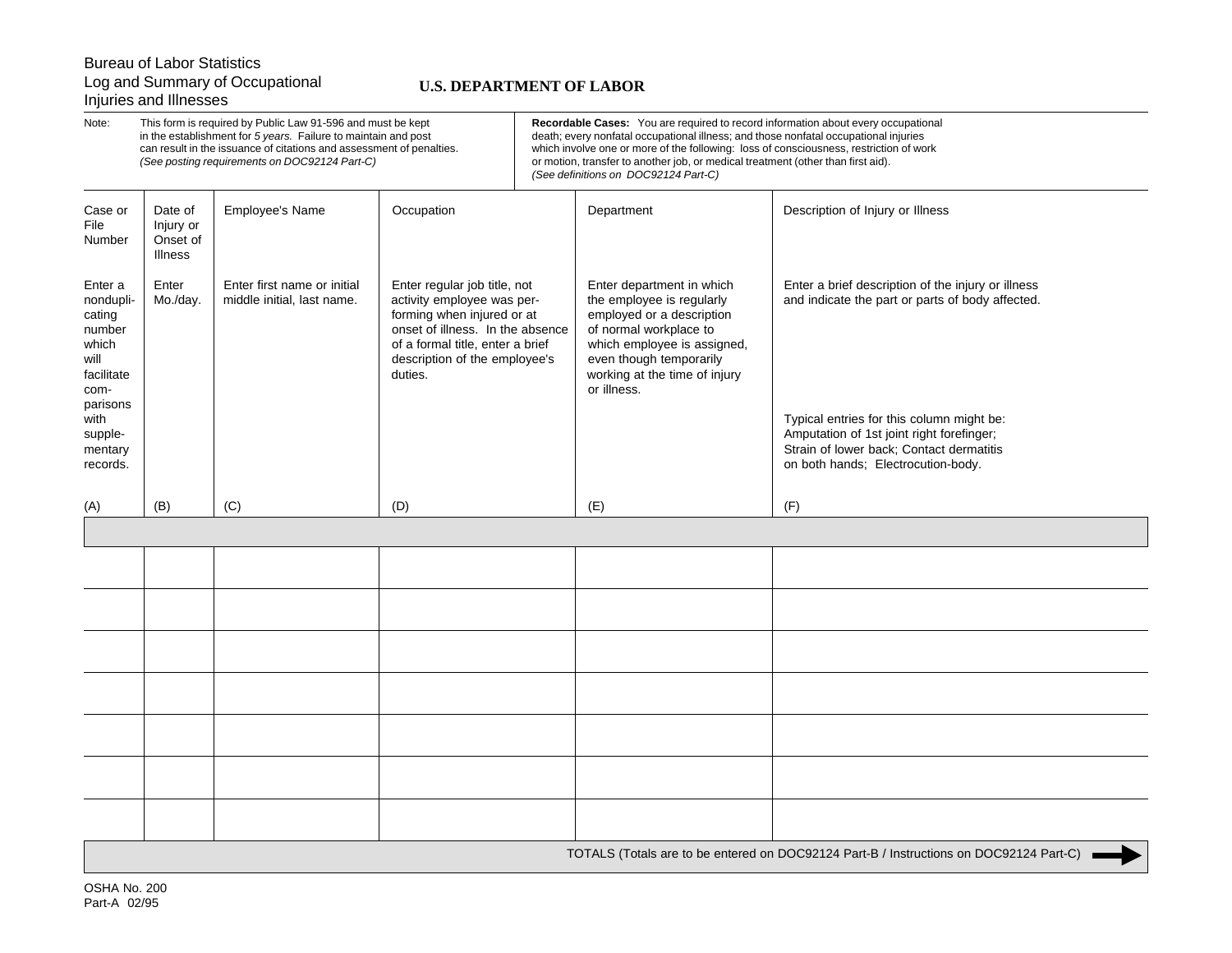# Bureau of Labor Statistics Log and Summary of Occupational Injuries and Illnesses

## **U.S. DEPARTMENT OF LABOR**

| Company Name              | Form Approved                              |
|---------------------------|--------------------------------------------|
| <b>Establishment Name</b> | O.M.B. No. 1220-0029<br>See OMB Disclosure |
| _                         | Statement on                               |

DOC92124 Part-C

Establishment Address

| <b>Extent and Outcome of Injury</b>          |                                                                                                       |                                                                                             |                                   |                                                                      |                                                                                                                            | Type, Extent of, and Outcome of Illness                                                                                  |                               |                                               |                                                      |                                                                                     |     |                                       |                                                  |                                                                                                          |                                                                                    |                                   |                                                                      |                                                                  |
|----------------------------------------------|-------------------------------------------------------------------------------------------------------|---------------------------------------------------------------------------------------------|-----------------------------------|----------------------------------------------------------------------|----------------------------------------------------------------------------------------------------------------------------|--------------------------------------------------------------------------------------------------------------------------|-------------------------------|-----------------------------------------------|------------------------------------------------------|-------------------------------------------------------------------------------------|-----|---------------------------------------|--------------------------------------------------|----------------------------------------------------------------------------------------------------------|------------------------------------------------------------------------------------|-----------------------------------|----------------------------------------------------------------------|------------------------------------------------------------------|
| <b>Fatalities</b>                            | Nonfatal Injuries                                                                                     |                                                                                             |                                   |                                                                      |                                                                                                                            |                                                                                                                          |                               | Type of Illness                               |                                                      |                                                                                     |     |                                       |                                                  | Nonfatal Illnesses                                                                                       |                                                                                    |                                   |                                                                      |                                                                  |
| Injury<br>Related                            | Injuries With Lost Workdays<br>Injuries<br>Without Lost<br>Workdays                                   |                                                                                             |                                   |                                                                      |                                                                                                                            | CHECK Only One Column for Each Illness<br>(See instructions, OSHA No. 200C, for<br>terminations or permanent transfers.) |                               |                                               |                                                      |                                                                                     |     |                                       | Illness<br>Related                               | Ilnesses With Lost Workdays                                                                              |                                                                                    |                                   | <b>Ilnesses</b><br><b>Without Lost</b><br>Workdays                   |                                                                  |
| <b>Enter Date</b><br>of death<br>Mo./day/yr. | Enter a<br><b>CHECK</b><br>if injury<br>involves<br>from<br>work, or<br>days of<br>restricted<br>work | Enter a<br>CHECK if<br>injury in-<br>volves days from work.<br>days away away from<br>work. | Enter num-<br>ber of<br>DAYS away | Enter num-<br>ber of<br>DAYS of<br>restricted<br>work activ-<br>ity. | Enter a CHECK<br>if no entry was<br>made in col-<br>umns 1 or 2<br>but the injury<br>is recordable<br>as defined<br>above. | Occupational skin<br>diseases or disorders                                                                               | Dust diseases of<br>the lungs | Respiratory conditions<br>due to toxic agents | Poisoning (systemic ef-<br>fects of toxic materials) | Disorders due to<br>physical agents<br>Disorders associated<br>with repeated trauma |     | All other occupa-<br>tional illnesses | Enter DATE   Enter a<br>of death.<br>Mo./day/yr. | <b>CHECK</b><br>if illness<br>involves<br>days away<br>from<br>work, or<br>days of<br>restricted<br>work | Enter a<br>CHECK if<br>illness in-<br>volves days from work.<br>away from<br>work. | Enter num-<br>ber of<br>DAYS away | Enter num-<br>ber of<br>DAYS of<br>restricted<br>work activ-<br>ity. | Enter a CHECK<br>if no entry was<br>made in col-<br>umns 8 or 9. |
|                                              | activity,<br>or both.                                                                                 |                                                                                             |                                   |                                                                      |                                                                                                                            | (7)                                                                                                                      |                               |                                               |                                                      |                                                                                     |     |                                       |                                                  | activity,<br>or both.                                                                                    |                                                                                    |                                   |                                                                      |                                                                  |
| (1)                                          | (2)                                                                                                   | (3)                                                                                         | (4)                               | (5)                                                                  | (6)                                                                                                                        | (a)                                                                                                                      | (b)                           | (c)                                           | (d)                                                  | (e)                                                                                 | (f) | (g)                                   | (8)                                              | (9)                                                                                                      | (10)                                                                               | (11)                              | (12)                                                                 | (13)                                                             |
|                                              |                                                                                                       |                                                                                             |                                   |                                                                      |                                                                                                                            |                                                                                                                          |                               |                                               |                                                      |                                                                                     |     |                                       |                                                  |                                                                                                          |                                                                                    |                                   |                                                                      |                                                                  |
|                                              |                                                                                                       |                                                                                             |                                   |                                                                      |                                                                                                                            |                                                                                                                          |                               |                                               |                                                      |                                                                                     |     |                                       |                                                  |                                                                                                          |                                                                                    |                                   |                                                                      |                                                                  |
|                                              |                                                                                                       |                                                                                             |                                   |                                                                      |                                                                                                                            |                                                                                                                          |                               |                                               |                                                      |                                                                                     |     |                                       |                                                  |                                                                                                          |                                                                                    |                                   |                                                                      |                                                                  |
|                                              |                                                                                                       |                                                                                             |                                   |                                                                      |                                                                                                                            |                                                                                                                          |                               |                                               |                                                      |                                                                                     |     |                                       |                                                  |                                                                                                          |                                                                                    |                                   |                                                                      |                                                                  |
|                                              |                                                                                                       |                                                                                             |                                   |                                                                      |                                                                                                                            |                                                                                                                          |                               |                                               |                                                      |                                                                                     |     |                                       |                                                  |                                                                                                          |                                                                                    |                                   |                                                                      |                                                                  |
|                                              |                                                                                                       |                                                                                             |                                   |                                                                      |                                                                                                                            |                                                                                                                          |                               |                                               |                                                      |                                                                                     |     |                                       |                                                  |                                                                                                          |                                                                                    |                                   |                                                                      |                                                                  |
|                                              |                                                                                                       |                                                                                             |                                   |                                                                      |                                                                                                                            |                                                                                                                          |                               |                                               |                                                      |                                                                                     |     |                                       |                                                  |                                                                                                          |                                                                                    |                                   |                                                                      |                                                                  |
|                                              |                                                                                                       |                                                                                             |                                   |                                                                      |                                                                                                                            |                                                                                                                          |                               |                                               |                                                      |                                                                                     |     |                                       |                                                  |                                                                                                          |                                                                                    |                                   |                                                                      |                                                                  |
|                                              |                                                                                                       |                                                                                             |                                   |                                                                      |                                                                                                                            |                                                                                                                          |                               |                                               |                                                      |                                                                                     |     |                                       |                                                  |                                                                                                          |                                                                                    |                                   |                                                                      |                                                                  |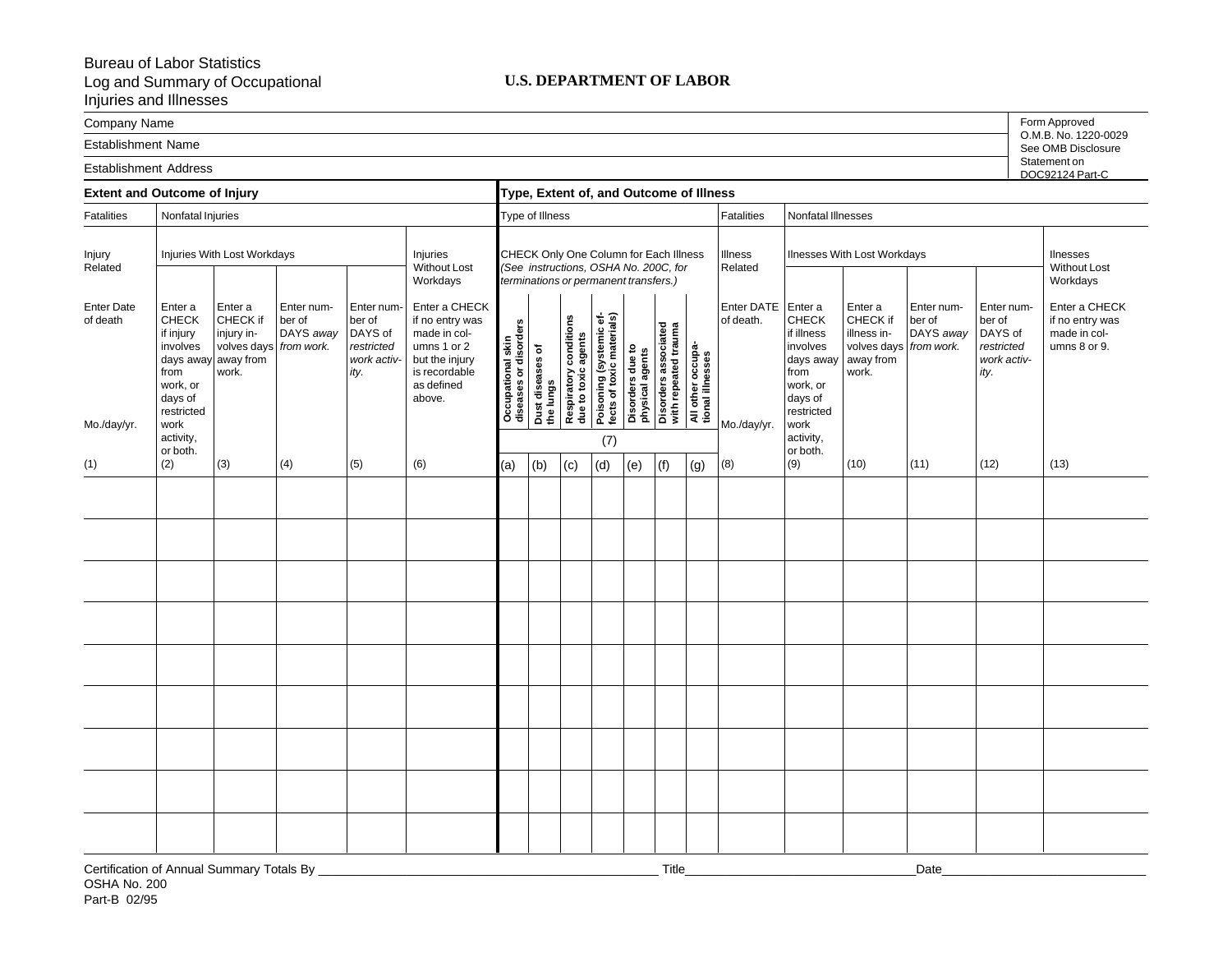#### **OMB DISCLOSURE STATEMENT**

We estimate that it will take from 4 minutes to 30 minutes to complete a line entry on this form, including time for reviewing instructions; searching, gathering and maintaining the data needed; and completing and reviewing the entry. If you have any comments regarding this estimate or any other aspect of this recordkeeping system, send them to the Bureau of Labor Statistics, Division of Management Systems (1220-0029), Washington, D.C. 20212 and to the Office of Management and Budget, Paperwork Reduction Project (1220-0029), Washington, D.C. 20503.

Instructions for OSHA No. 200

I. Log and Summary of Occupational Injuries and Illnesses

Each employer who is subject to the recordkeeping requirements of the Occupational Safety and Health Act of 1970 must maintain for each establishment a log of all recordable occupational injuries and illnesses. This form (OSHA No. 200) may be used for that purpose. A substitute for the OSHA No. 200 is acceptable if it is as detailed, easily readable, and understandable as the OSHA No. 200.

Enter each recordable case on the log within six (6) workdays after learning of its occurrence. Although other records must be maintained at the establishment to which they refer, it is possible to prepare and maintain the log at another location, using data processing equipment if desired. If the log is prepared elsewhere, a copy updated to within 45 calendar days must be present at all times in the establishment.

Logs must be maintained and retained for five (5) years following the end of the calendar year to which they relate. Logs must be available (normally at the establishment) for inspection and copying by representatives of the Department of Labor, or the Department of Health and Human Services, or States accorded jurisdiction under the Act. Access to the log is also provided to employees, former employees and their representatives.

II. Changes in Extent of or Outcome of Injury or Illness

If, during the 5-year period the log must be retained, there is a change in an extent and outcome of an injury or illness which affects entries in columns 1, 2, 6, 8, 9, or 13, the first entry should be lined out and a new entry made. For example, if an injured employee at first required only medical treatment but later lost workdays away from work, the check in column 6 should be lined out, and checks entered in columns 2 and 3 and the number of lost workdays entered in column 4.

In another example, if an employee with an occupational illness lost workdays, returned to work, and then died of the illness, any entries in columns 9 through 12 should be lined out and the date of death entered in column 8.

The entire entry for an injury or illness should be lined out if later found to be nonrecordable. For example: an injury which is later determined not be work related, or which was initially thought to involve medical treatment but later was determined to have involved only first-aid.

III. Posting Requirements

A copy of the totals and information on OSHA No. 200 (DOC92124 Part-B) for the year must be posted at each establishment in the place or places where notices to employees are customarily posted. This copy must be posted no later than **February 1 and must remain in place until March 1.**

Even though there were no injuries or illnesses during the year, zeros must be entered on the totals line, and the form posted.

The person responsible for the **annual summary totals** shall certify that the totals are true and complete by signing at the bottom of the form.

IV. Instructions for Completing Log and Summary of Occupational Injuries and Illnesses

Column A - CASE OR FILE NUMBER. Self-explanatory.

Column B - DATE OF INJURY OR ONSET OF ILLNESS. For occupational injuries, enter the date of the work accident which resulted in injury. For occupational illnesses, enter the date of initial diagnosis of illness, or, if absence from work occurred before diagnosis, enter

the first day of the absence attributable to the illness which was later diagnosed or recognized.

Columns C through F - Self-explanatory.

Columns 1 and 8 - INJURY OR ILLNESS-RELATED DEATHS. Self-explanatory.

Columns 2 and 9 - INJURIES OR ILLNESSES WITH LOST WORKDAYS. Self-explanatory.

Any injury which involves days away from work, or days of restricted work activity, or both must be recorded since it always involves one or more of the criteria for recordability.

Columns 3 and 10 - INJURIES OR ILLNESSES INVOLVING DAYS AWAY FROM WORK. Selfexplanatory.

Columns 4 and 11 - LOST WORKDAYS - DAYS AWAY FROM WORK. Enter the number of workdays (consecutive or not) on which the employee would have worked but could not because of occupational injury or illness. The number of lost workdays should not include the day of injury or onset of illness or any days on which the employee would not have worked even though able to work.

**Note**: For employees not having a regularly scheduled shift, such as certain truck drivers, construction workers, farm labor, casual labor, part-time employees, etc., it may be necessary to estimate the number of lost workdays. Estimates of lost workdays shall be based on prior work history of the employee AND days worked by employees, not ill or injured, working in the department and/or occupation of the ill or injured employee.